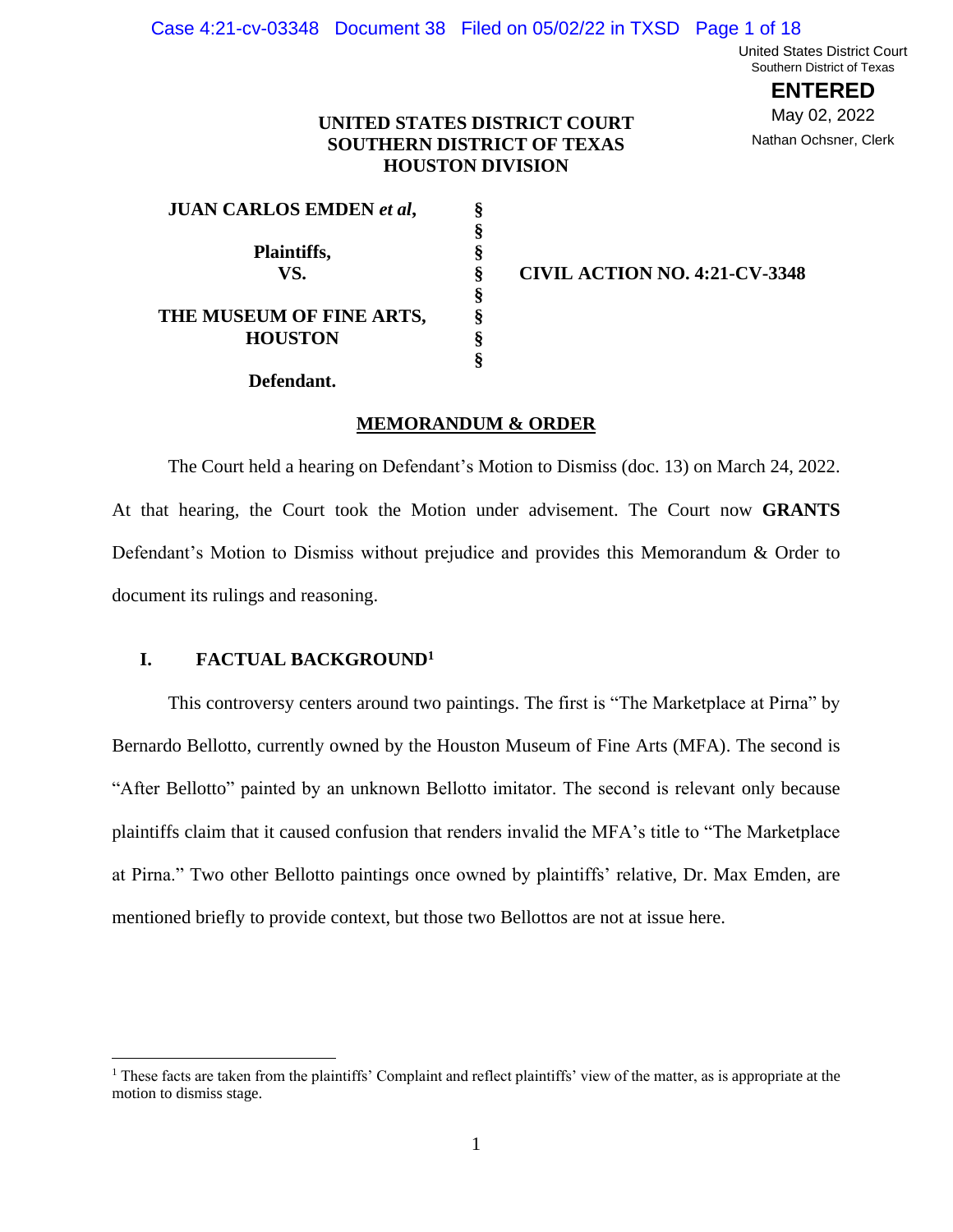## **A. "The Marketplace at Pirna"**

In 1753, Bernardo Bellotto painted "The Marketplace at Pirna" as a royal commission for Augustus III who was the king of Poland and the elector of Saxony. (Doc. 1 at ¶15). In the late 1700s, "The Marketplace at Pirna" was acquired by Leipzig art collector Gottfried Winckler, who marked it with inventory number 1025 on its bottom right-hand corner. (Doc. 1 at ¶18). By 1930, Dr. Max Emden, a German Jewish merchant and grandfather to the Emden plaintiff-heirs, owned the painting, along with two other Bellotto paintings. (*Id*.). But on June 30, 1938, Dr. Emden under Nazi-orchestrated economic duress—sold "The Marketplace at Pirna", as well as his two other Bellotto paintings, to Nazi art dealer Karl Haberstock. (*Id*. at ¶23). The very same day, Haberstock sold all three Bellottos to the Reich Chancellery as they were intended for Hitler's *Führermuseum* in Linz, Austria. (*Id*.). Dr. Emden died two years later in June 1940. (*Id*.).

In May of 1945, "The Marketplace at Pirna" was found by the Monuments Men and Women in an Austrian salt mine. (*Id*. at ¶33). The Monuments Men and Women were a group of mostly American and British museum curators, art historians, librarians, architects, and artists tasked with preserving the artistic and cultural achievements of western civilization from the destruction of war and theft by the Nazis. (*Id*. at ¶31). In June of 1945, "The Marketplace at Pirna" was moved by the Monuments Men and Women to the Munich Central Collecting Point (MCCP) to be held there pending return to its rightful owner. (*Id*. at ¶34).

#### **B. "After Bellotto"**

In 1928, Hugo Moser, a German art dealer and collector, purchased "After Bellotto", a work by an unknown imitator of Bernardo Bellotto's "The Marketplace at Pirna." (*Id*. at ¶28). Artists of the late 1700s and 1800s regularly copied Bellotto's urban landscape scenes in his style because his original works of art became even more popular and valuable after his death. (*Id*.) In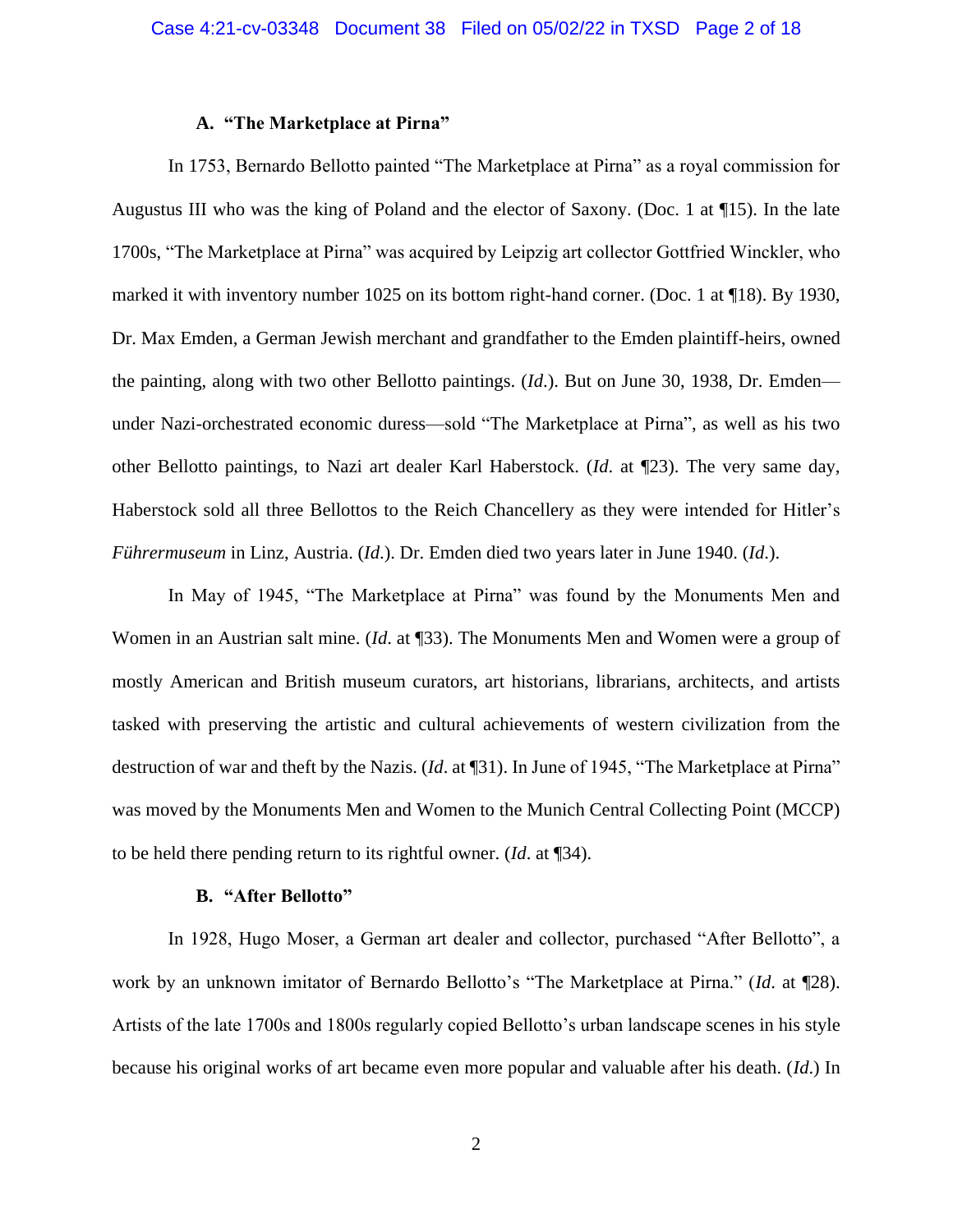## Case 4:21-cv-03348 Document 38 Filed on 05/02/22 in TXSD Page 3 of 18

1933, when the Nazis came to power, Moser fled Germany for the Netherlands; and when the Nazi invasion of the Netherlands became imminent, he fled to the United States, leaving his painting in the care of an art restorer in Amsterdam. (*Id*. at ¶29).

Without Moser's permission or knowledge, Moser's brother-in-law then took "After Bellotto" from the art restorer and sold it to a dealer called Douwes Fine Art. (*Id*. at ¶37). And Douwes Fine Art then sold the painting to the Amsterdam-based Goudstikker Gallery where it was purchased by Nazi art dealer Maria Almas-Dietrich. (*Id*. at ¶29-30). Moser was not compensated for any of these sales. (*Id*. at ¶37). At war's end, "After Bellotto" was found in a storage facility containing dozens of other works of art owned by Almas-Dietrich. (*Id*. at ¶30). And in November of 1945, the painting was moved to the MCCP to be held there pending return to its rightful owner, since works owned by Almas-Dietrich were presumed to be stolen. (*Id*. at ¶31).

## **C. The Alleged Mix-Up**

In March 1946, Dutch officials filed Dutch Declaration Form 7056, alerting the Monuments Men and Women that they sought a Bernardo Bellotto painting called "The Marketplace at Pirna" which the Goudstikker Gallery claimed it had sold to Nazi dealer Maria Almas-Dietrich. (*Id*. at ¶35). The Dutch Declaration Form complied with the requirements of the Netherlands Art Property Foundation (Dutch: Stichting Nederlands Kunstbezit or "SNK"), the Dutch government agency that dealt with post-WWII restitution. (*Id*.) However, plaintiffs claim that the Dutch government's Declaration Form contained a clerical error, because the Goudstikker Gallery had never owned "The Marketplace at Pirna" by Bellotto; instead, the Goudstikker had allegedly owned the near-identical "After Bellotto"—rendered by an unknown artist *in the style* of Bellotto. (*Id.*) Nevertheless, in April 1946, pursuant to external restitution policies and Dutch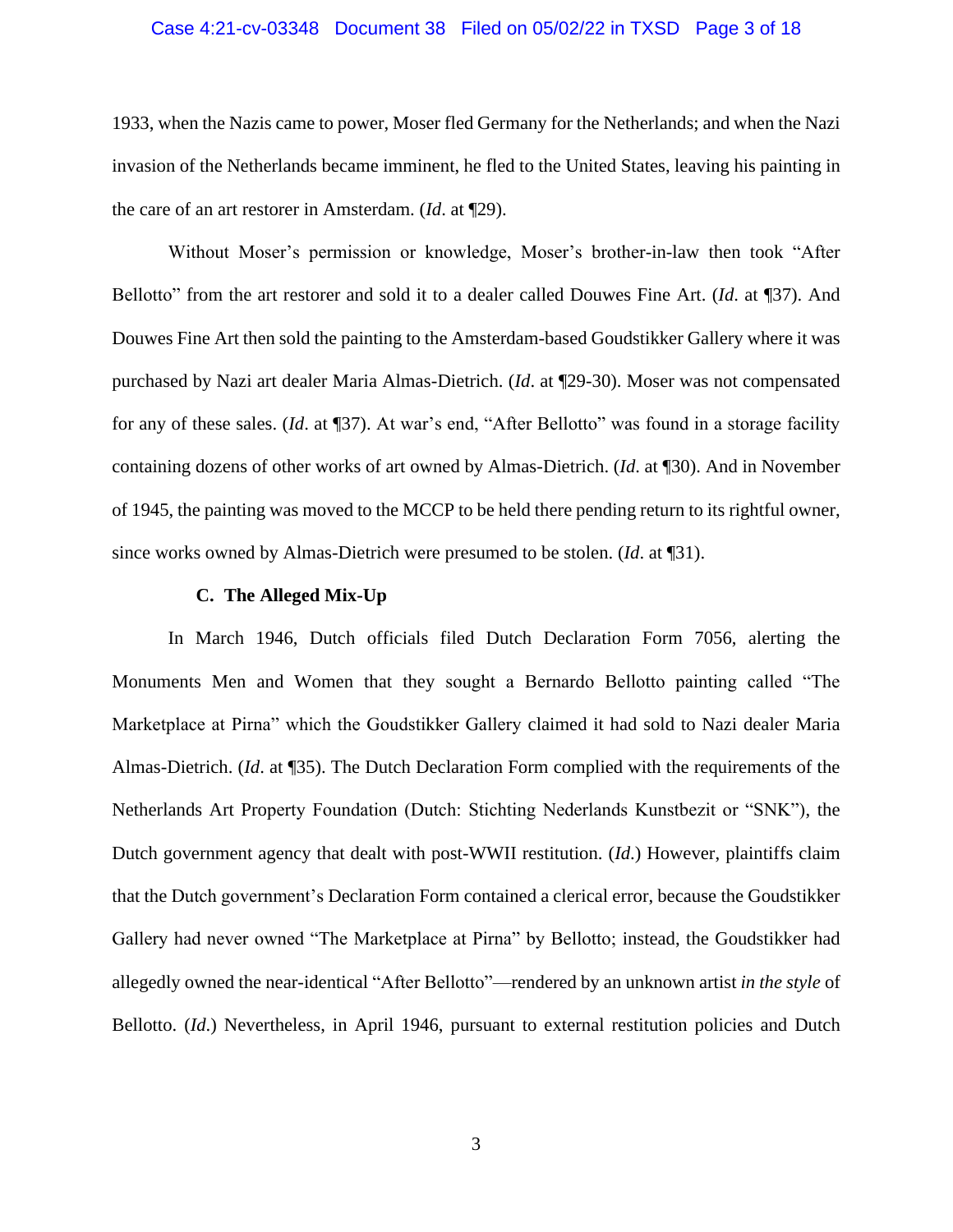### Case 4:21-cv-03348 Document 38 Filed on 05/02/22 in TXSD Page 4 of 18

Declaration Form 7056, the Monuments Men and Women sent Bellotto's "The Marketplace at Pirna" to the Netherlands. (*Id*. at ¶35).

In May of 1948, German art dealer Hugo Moser wrote to the Dutch officials stating that he was the true owner of "After Bellotto" (by an unknown artist in the style of Bellotto), which he had purchased in 1928 then left in Amsterdam when he fled Nazi occupation in 1940. (*Id*. at ¶37). The Dutch government then allegedly compounded its initial mistake by restituting "The Marketplace at Pirna"—instead of "After Bellotto"—to Hugo Moser. (*Id*. at ¶39).

In 1949, the Monuments Men discovered that they may have mistakenly given over "The Marketplace at Pirna" to the Dutch government. (*Id*.). Therefore, they wrote a letter ("The Munsing Letter") to Dutch officials suggesting that their conveyance to the Dutch had been in error. (*Id*.) However, the Dutch government declined to return the painting as they had already restituted it to Hugo Moser. (*Id*.).

In 1952, Hugo Moser sold "The Marketplace at Pirna" to American collector Samuel H. Kress. (*Id*. at ¶40). In doing so, plaintiffs allege that Moser presented Kress with a completely fabricated provenance, omitting key information about where, when, and from whom he had purchased the painting. (*Id*. at ¶41). In 1953, Samuel H. Kress, through the Kress Foundation, placed "The Marketplace at Pirna" on long term loan with the MFA. (*Id*. at ¶42). And in 1961, the Kress Foundation converted the loan to an outright donation of the painting to the MFA. (*Id*.).

In 2019, the German Advisory Commission on the restitution of stolen war art ("the Commission") determined that Dr. Emden was a victim of the "systematic destruction of people's economic livelihoods by the Third Reich as a tool of National Socialist racial policy." (*Id*. at ¶45). Therefore, the Commission recommended that Mr. Emden's two Bellotto paintings that had been turned over to the new German government by the Monuments Men and Women be restituted to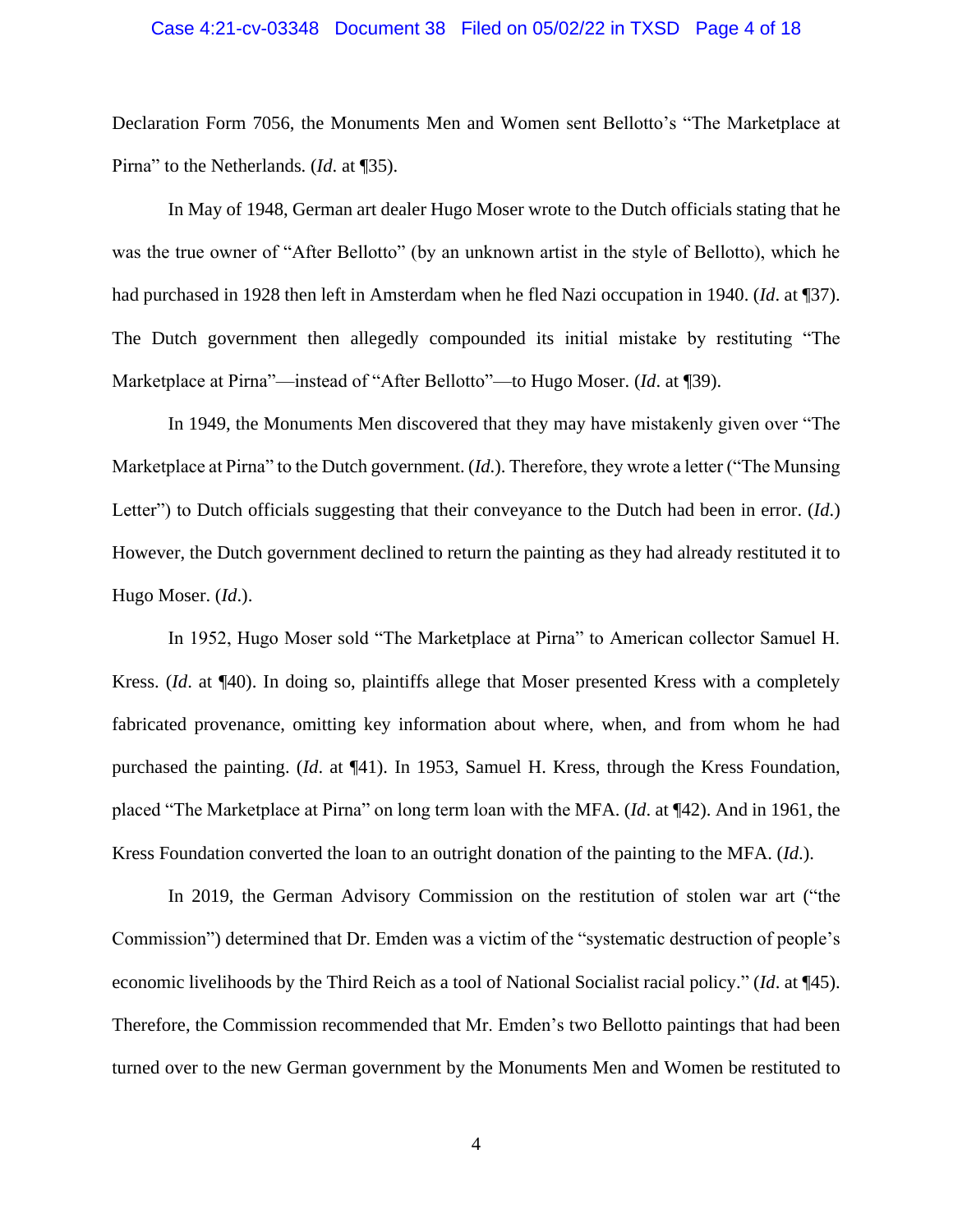## Case 4:21-cv-03348 Document 38 Filed on 05/02/22 in TXSD Page 5 of 18

plaintiffs as the sole heirs of Dr. Emden. (*Id*.).<sup>2</sup> The German government accepted the recommendation of the Commission and immediately returned both Bellotto paintings to the Emden heirs. (*Id*.). The Commission noted that the third Emden Bellotto, "The Marketplace at Pirna" at issue in this case, "was of the same origin [and] was erroneously restituted to the Netherlands after 1945 and is now considered lost." (*Id*.).

Thus, according to plaintiffs, but for the erroneous restitution of "The Marketplace at Pirna" to the Netherlands in 1946, and its subsequent restitution to Hugo Moser, "all three Emden Bellottos would have been together in Germany. (*Id*. at ¶46). And all three would have been returned to the Emden Heirs in accordance with the German Advisory Commission's findings and recommendation." (*Id*.)

In summer of 2021, researchers for the Monuments Men and Women Foundation discovered and analyzed a 1930 photo of "The Marketplace at Pirna," identifying a unique distinguishing fingerprint in the form of a "1025" marking. (*Id*. at ¶47). Said marking concretely distinguished the MFA-owned "The Marketplace at Pirna" from all imitations. (*Id*.) When presented with this finding in June of 2021, the MFA unequivocally refused restitution of "The Marketplace at Pirna." (*Id*. at ¶48). Plaintiffs filed their Complaint on October 12, 2021, seeking declaratory relief and alleging conversion and a violation of the Texas Theft Liabilities Act for unlawful appropriation of property. (*Id*. at 58-80).

<sup>&</sup>lt;sup>2</sup> As already mentioned, Mr. Emden owned three Bellotto paintings in total; all of them were sold to Nazi dealer Karl Haberstock, and two of them were subsequently restituted to Germany. But only one of his paintings—"The Marketplace at Pirna" which was restituted to the Netherlands—is at issue in this case.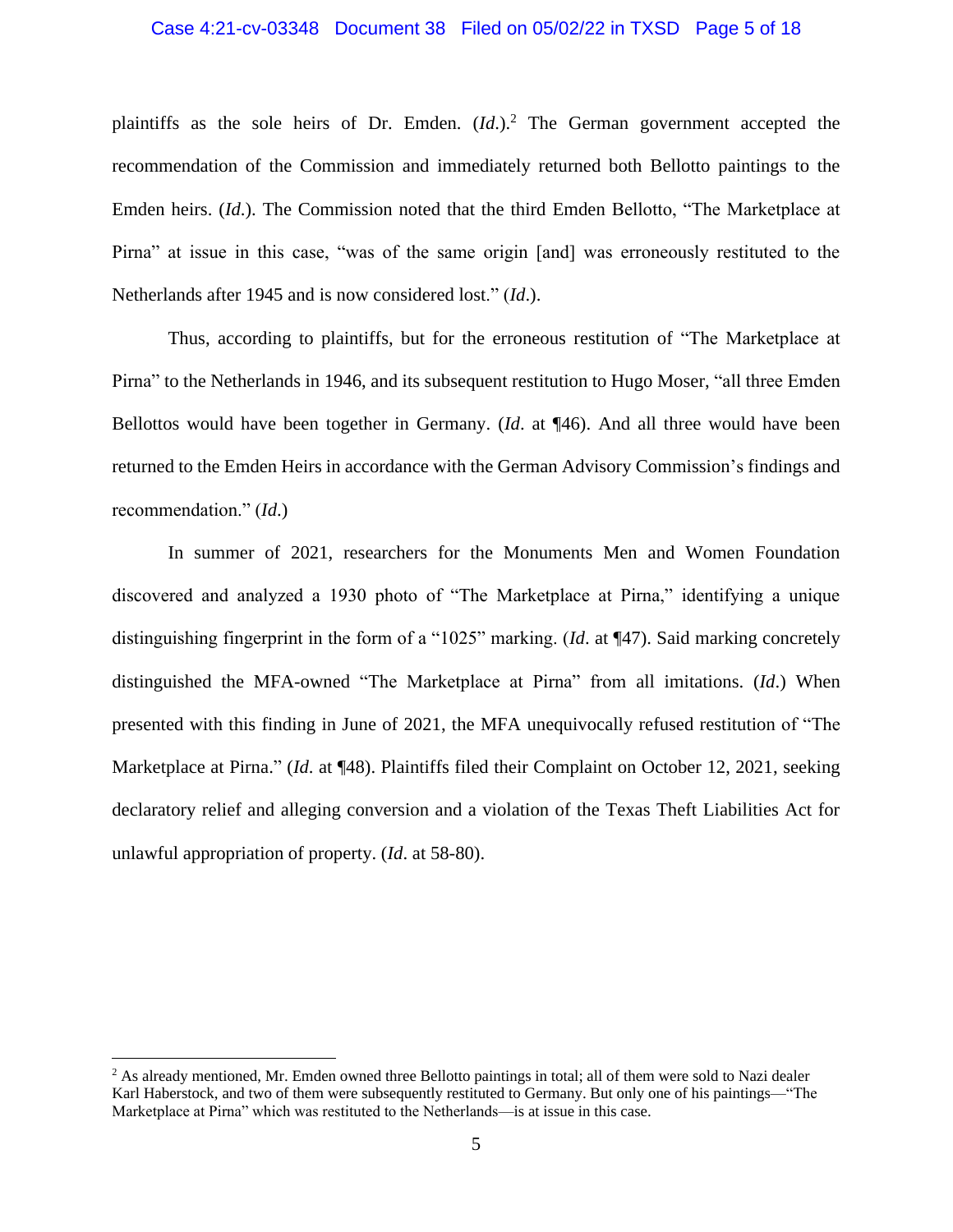## **II. DISCUSSION**

# **A. Legal Standard**

A court may dismiss a complaint for "failure to state a claim upon which relief can be granted." FED. R. CIV. P. 12(b)(6). When considering a Rule 12(b)(6) motion to dismiss, a court must "accept the complaint's well-pleaded facts as true and view them in the light most favorable to the plaintiff." *Johnson v. Johnson,* 385 F.3d 503, 529 (5th Cir. 2004). "To survive a Rule 12(b)(6) motion to dismiss, a complaint 'does not need detailed factual allegations,' but must provide the plaintiff's grounds for entitlement to relief—including factual allegations that when assumed to be true 'raise a right to relief above the speculative level.'" *Cuvillier v. Taylor,* 503 F.3d 397, 401 (5th Cir. 2007) (citing *Bell Atl. Corp. v. Twombly,* 550 U.S. 544, 555 (2007)). That is, "a complaint must contain sufficient factual matter, accepted as true, to 'state a claim to relief that is plausible on its face.'" *Ashcroft v. Iqbal,* 556 U.S. 662, 678 (2009) (quoting *Twombly,* 550 U.S. at 570).

In determining whether to grant a motion to dismiss, a court cannot look beyond the pleadings. *Peacock v. AARP, Inc.*, 181 F. Supp. 3d 430, 434 (S.D. Tex. 2016) (citing *Spivey v. Robertson*, 197 F.3d 772, 774 (5th Cir. 1999)). However, when the motion to dismiss contains exhibits that are referenced in the plaintiff's complaint and central to the pleadings, they are part of the pleadings, and the court may consider them in ruling on the motion. *Johnson v. Bowe*, 856 F. App'x 487, 490-92 (5th Cir. 2021); *Causey v. Sewell Cadillac-Chevrolet, Inc.*, 394 F.3d 285, 288 (5th Cir. 2004). A plaintiff is under no obligation to attach to her complaint documents upon which her action is based, but a defendant may introduce certain pertinent documents if the plaintiff failed to do so. *Romani v. Shearson Lehman Hutton,* 929 F.2d 875, 879 n. 3 (1st Cir.1991)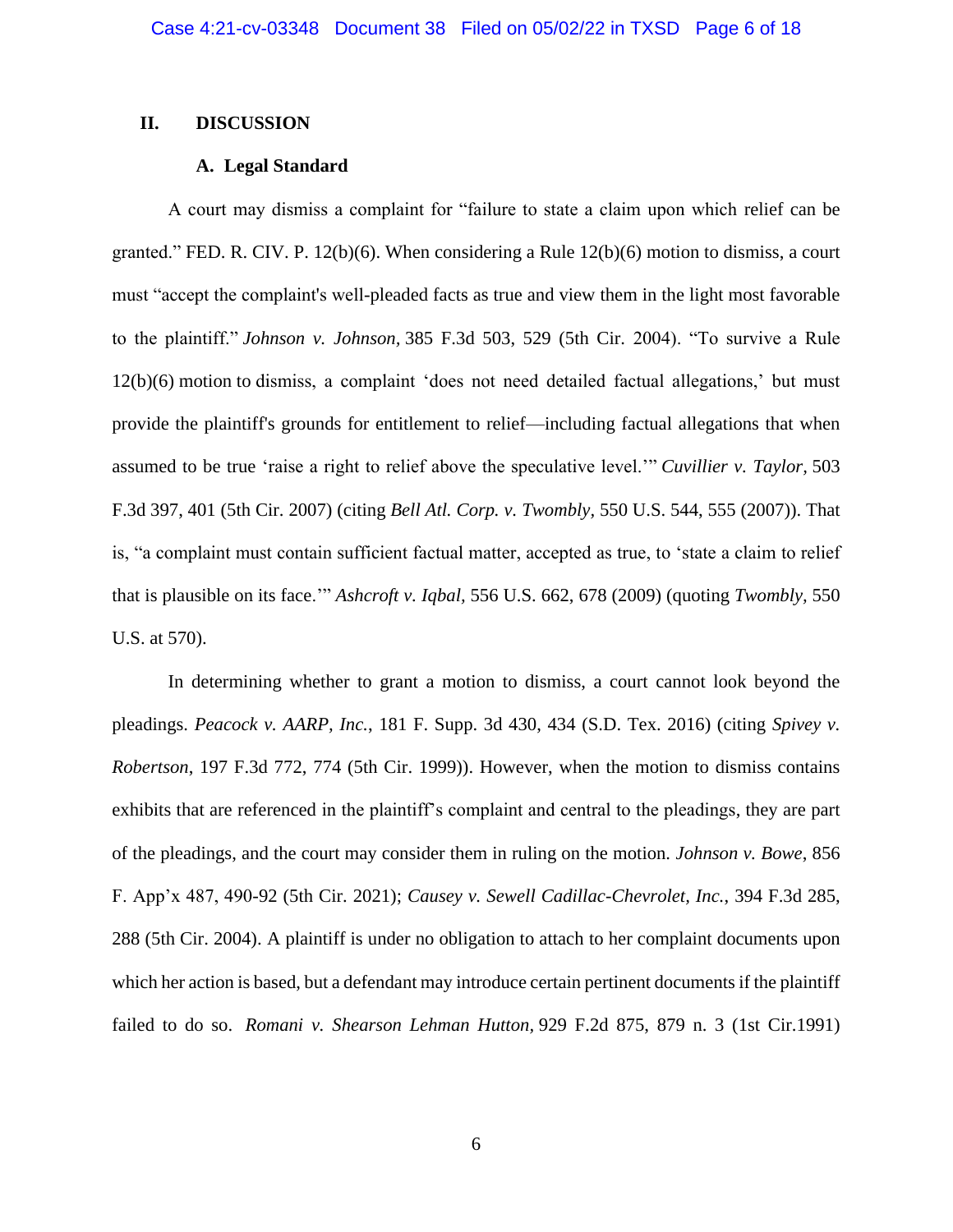## Case 4:21-cv-03348 Document 38 Filed on 05/02/22 in TXSD Page 7 of 18

(quoting 5 Charles A. Wright & Arthur R. Miller, *Federal Practice and Procedure* § 1327 at 762– 63 (2d ed.1990)).

When a party presents "matters outside the pleadings" with a Rule 12(b)(6) motion to dismiss, the Court has discretion to accept or to exclude the evidence for purposes of the motion to dismiss. *Isquith ex rel. Isquith v. Middle South Utilities, Inc.,* 847 F.2d 186, 194 n. 3 (5th Cir.1988). However, per Fed. R. Civ. P. 12(d), if documents outside of the pleadings are placed before a district court, and not excluded, the court must convert the defendant's 12(b)(6) motion to one for summary judgment and afford the plaintiff an opportunity to submit additional evidentiary material of his or her own. *Carter v. [Stanton,](https://1.next.westlaw.com/Link/Document/FullText?findType=Y&serNum=1972127101&pubNum=0000708&originatingDoc=If9e125ca957311d9a707f4371c9c34f0&refType=RP&fi=co_pp_sp_708_1234&originationContext=document&transitionType=DocumentItem&ppcid=6943742bfa744edd95df22cc05fd2df6&contextData=(sc.DocLink)#co_pp_sp_708_1234)* 405 U.S. 669, 671 (1972) (per curiam).

## **B. Analysis**

## **1. The Act of State Doctrine**

Under the Act of State doctrine, "the courts of one country will not sit in judgment on the acts of the government of another, done within its own territory." *Underhill v. Hernandez,* 168 U.S. 250, 252 (1897). The doctrine is grounded in the principle that "juridical review of acts of state of a foreign power could embarrass the conduct of foreign relations by the political branches of the government." *First Nat'l City Bank v. Banco Nacional de Cuba,* 406 U.S. 759, 765 (1972). The doctrine thus overlaps in many respects with the political question doctrine, as it is rooted in constitutional separation-of-powers concerns. *See Banco Nacional de Cuba v. Sabbatino,* 376 U.S. 398, 425 (1964). It recognizes "'the thoroughly sound principle that on occasion individual litigants may have to forgo decision on the merits of their claims because the involvement of the courts in such a decision might frustrate the conduct of [United States] foreign policy.'" *Callejo v. Bancomer,* 764 F.2d 1101, 1113 (5th Cir. 1985) (quoting *First Nat'l City Bank,* 406 U.S. at 769).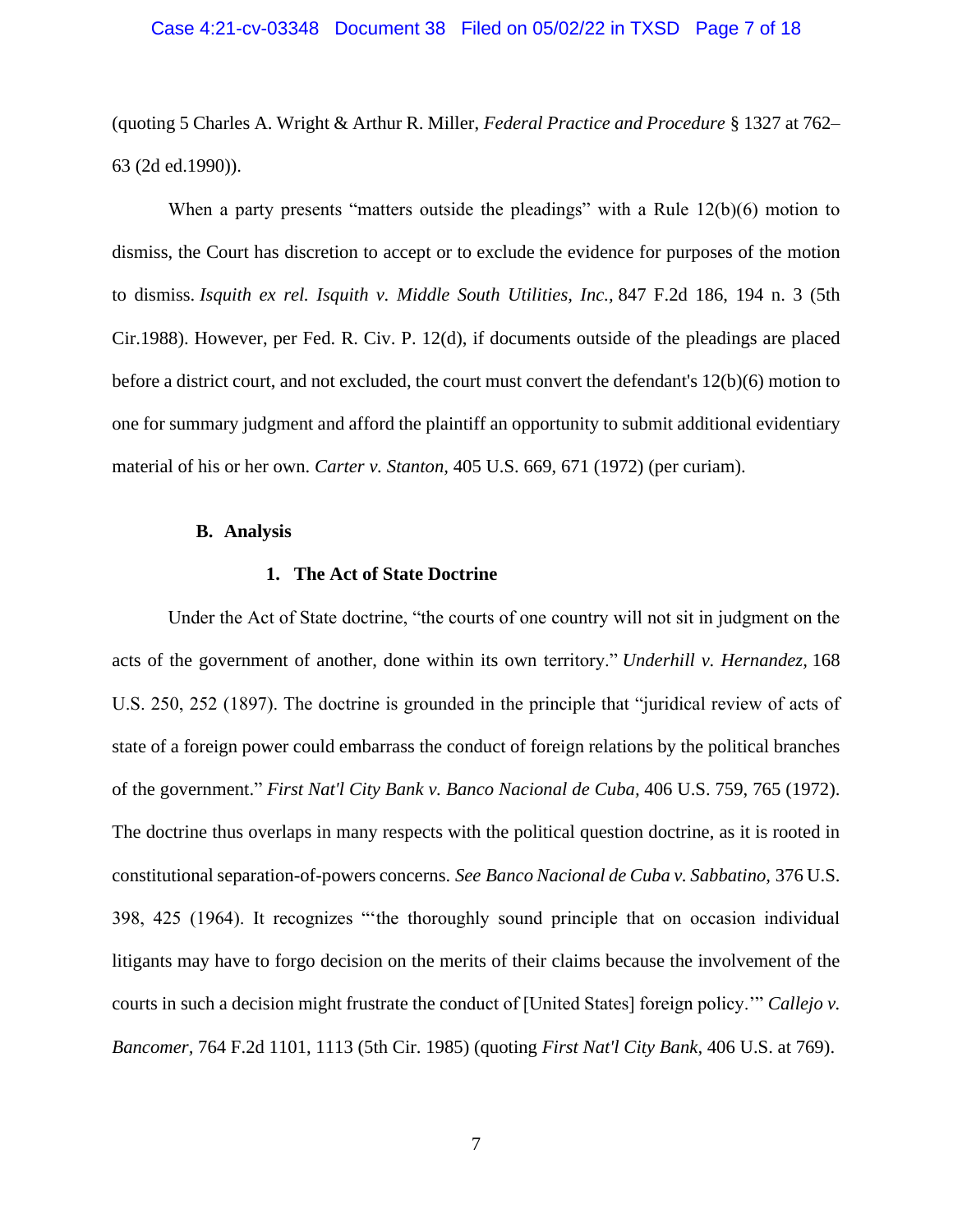## Case 4:21-cv-03348 Document 38 Filed on 05/02/22 in TXSD Page 8 of 18

"For Act of State [] purposes, the relevant acts are not merely those of the named defendants, but *any* governmental acts whose validity would be called into question by adjudication of the suit." *Callejo,* 764 F.2d at 1115, 1116 (emphasis added). The burden lies on the proponent of the doctrine to establish the factual predicate for the doctrine's application. *See Alfred Dunhill of London, Inc. v. Republic of Cuba,* 425 U.S. 682, 694 (1976).

As described previously, plaintiffs claim that the Dutch government's receipt and subsequent restitution to Hugo Moser of "The Marketplace at Pirna" was the result of a clerical error by the Dutch. (Doc. 1 at ¶ 46.) Therefore, plaintiffs contend that the Dutch government's conveyance of the painting to Hugo Moser was of no effect because Mr. Moser did not have a true right of ownership or possession in the painting; it follows then, that Mr. Moser could not pass good title to the Kress Foundation, and the Foundation could not pass good title on to defendant. (Doc. 1 at ¶ 63). Defendant claims that plaintiffs' asserted ownership claims explicitly depend on this Court's invalidation of the Dutch government's official action when it restituted "The Marketplace at Pirna" to Hugo Moser; as such, the Act of State would prevent such invalidation by this Court.

## **i.** *Portrait of Wally*

Plaintiffs offer *United States v. Portrait of Wally*, 663 F. Supp. 2d 232 (S.D.N.Y. 2009) as authority for the proposition that (1) there is a difference between "invalidating" the Dutch government's restitution of the painting and "determining its effect" on present ownership rights; and that (2) the Netherlands' restitution of "The Marketplace at Pirna" to Mr. Hugo Moser does not qualify as an "official act" for purposes of the Act of State doctrine. However, as the Court discusses in detail below, the "invalidation" versus "determination of effect" distinction does not apply to quiet title actions where the court is asked to nullify a foreign nation's conveyances. And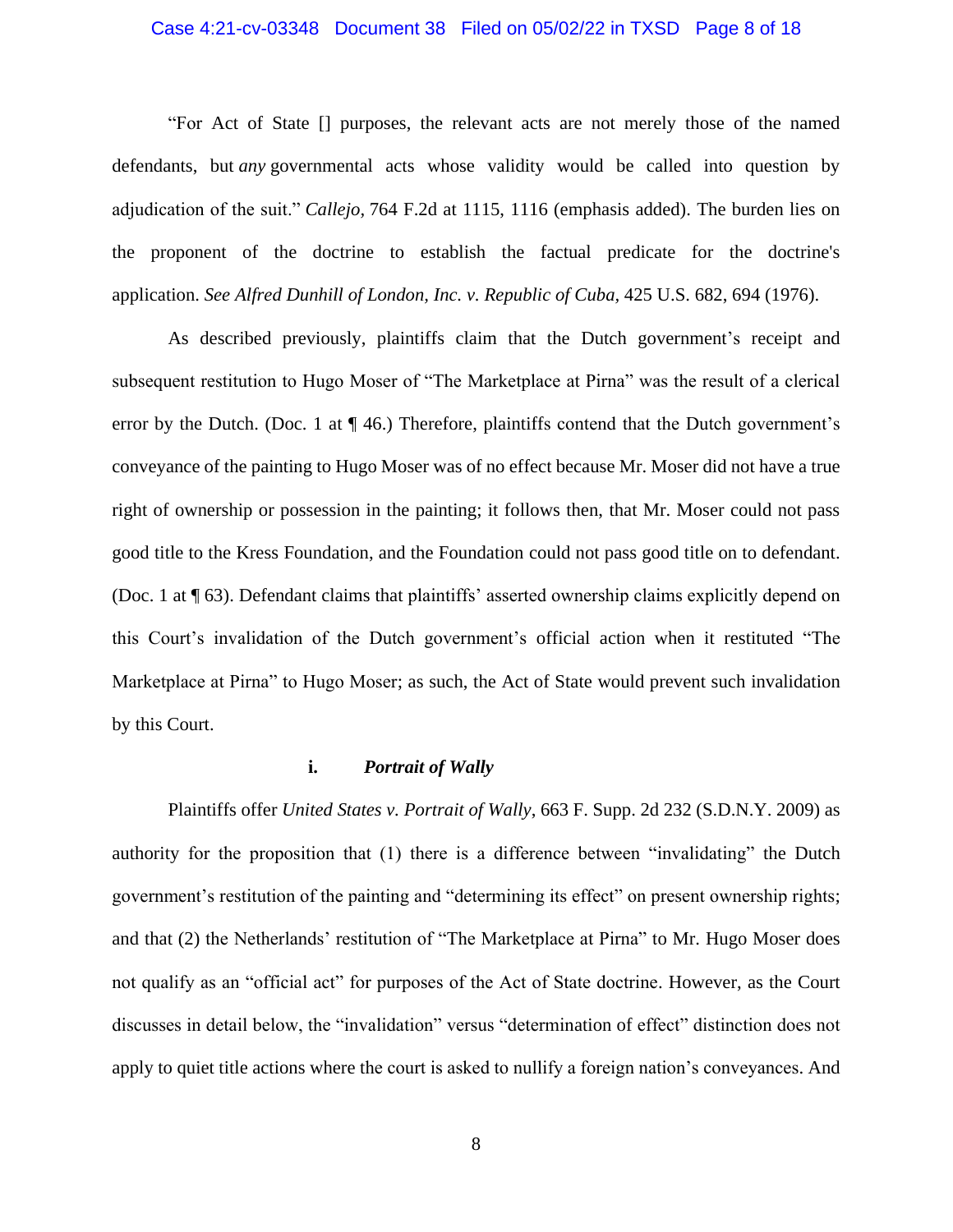## Case 4:21-cv-03348 Document 38 Filed on 05/02/22 in TXSD Page 9 of 18

*Wally*'s "official act" factual predicates differ from the present matter in several dispositive ways, thus making the Ninth Circuit's holding in the factually-similar case *Von Saher v. Norton Simon Museum of Art at Pasadena*, 897 F.3d 1141 (9th Cir. 2018), far more apt persuasive authority.

In *Wally*, the controversy surrounded the proper ownership of a painting ('the *Wally*"), originally owned by a Jewish art collector and forcefully acquired by a Nazi dealer named Friedrich Welz. The parties disagreed about which Jewish art collector had owned the painting before its forceful acquisition: defendant Leopold Museum claimed the *Wally* had belonged to a Jewish dentist named Heinrich Rieger who sold it under duress to Mr. Welz; plaintiff heirs claimed that the painting had belonged to a Jewish gallery owner named Lea Bondi Jaray until Mr. Welz stole it from her. *Wally*, 663 F. Supp. at 236, 239-40.

After the war, U.S. forces gained possession of the *Wally*, among other works of art owned by Nazi dealer Friedrich Welz. *Id*. at 240. Counsel for Mr. Rieger's heirs wrote to the U.S. forces and to the Austrian government asking for the restitution of several paintings, but failing to mention the *Wally* by name, even though the letter mentioned other desired paintings by name. *Id*. The U.S. forces then released several paintings to the Austrian government to be held pending the determination of their ownership. *Id*. Eventually, the Austrian government restituted the *Wally* to the Rieger heirs, assuming it was part of the Rieger collection. *Id*. However, during this conveyance, the Austrian government never specifically referred to or identified the *Wally*. *Id*.

Later, the Rieger heirs negotiated a sale of the Rieger collection to the Belvedere, a national gallery owned by the Austrian government; the sale included the *Wally*, which again, was never explicitly referenced. *Id*. at 242. Years later, an Austrian citizen named Rudolph Leopold bought the *Wally* from the Belvedere, donating it to the newly established Austrian Leopold Museum in 1994. *Id*. at 245. The Leopold Museum loaned the *Wally*, along with other paintings, to the New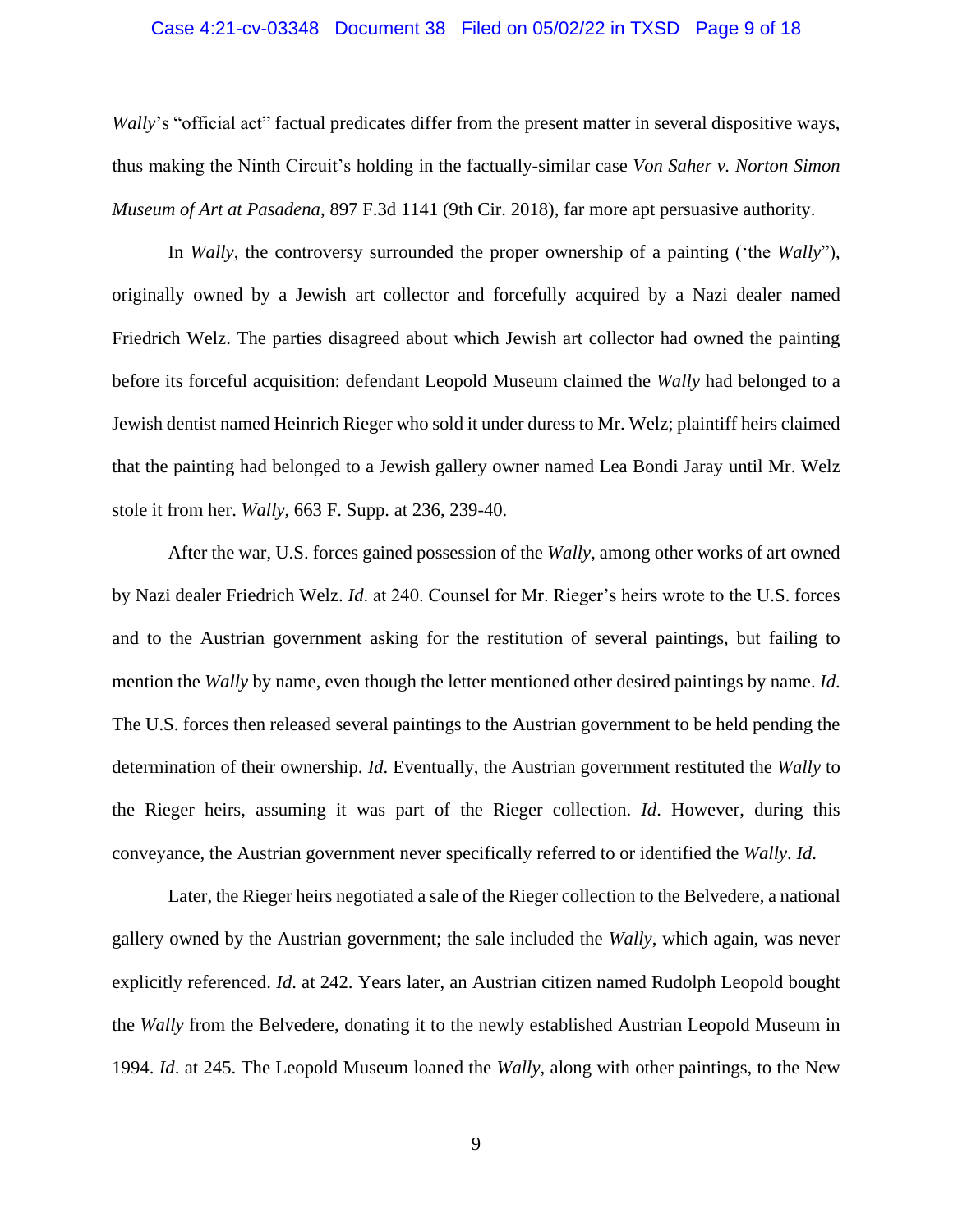## Case 4:21-cv-03348 Document 38 Filed on 05/02/22 in TXSD Page 10 of 18

York Museum of Modern Art ("MoMA") in 1997. *Id*. at 246. After the MoMA exhibition had closed and the *Wally* was soon to be on its way back to Austria, the U.S. Government initiated a forfeiture action on behalf of the Bondi estate, alleging that the Leopold Museum imported and/or intended to export the *Wally*, while knowing that it was stolen from the Bondi estate. *Id*. at 246.

The *Wally* court began by holding that "[a]s a threshold matter, the Court is not being asked to *invalidate* any action by an Austrian governmental authority, but only to determine the effect of such action, if any, on *Wally* 's ownership." *Wally*, 663 F.Supp. at 248. In support of this holding, the *Wally* court cited *W.S. Kirkpatrick & Co., Inc. v. Environmental Tectonics Corp., Intern*. 493 U.S. 400 (1990), in which the Supreme Court held that "[t]he Act of State doctrine does not establish an exception for cases and controversies that may embarrass foreign governments, but merely requires that, in the process of deciding, the acts of foreign sovereigns taken within their own jurisdictions shall be deemed valid." *Id*. at 409-10. Plaintiffs claim that in the present matter, as in *Wally*, the Court's determination regarding the effect of government action on ownership does not *invalidate* said government action, and thus does not implicate the Act of State doctrine.

However, even assuming sufficient factual similarity between *Wally* and the present matter—at least where the Court is being asked to determine proper ownership of a painting notwithstanding putative governmental action—we run into an issue. The *Wally* court's attempt to distinguish between "invalidation" and mere "determination of the effect" of a governmental action is directly contradicted by the facts of *W.S. Kirkpatrick*; there, the Supreme Court found it dispositive that, while plaintiff alleged that Nigerian government officials had unlawfully accepted bribes in exchange for a government contract awarded to defendant, plaintiff ". . . was not trying to undo or disregard the governmental action, but only to obtain damages from private parties who had procured [the unlawful government contract]." *Id*. at 407.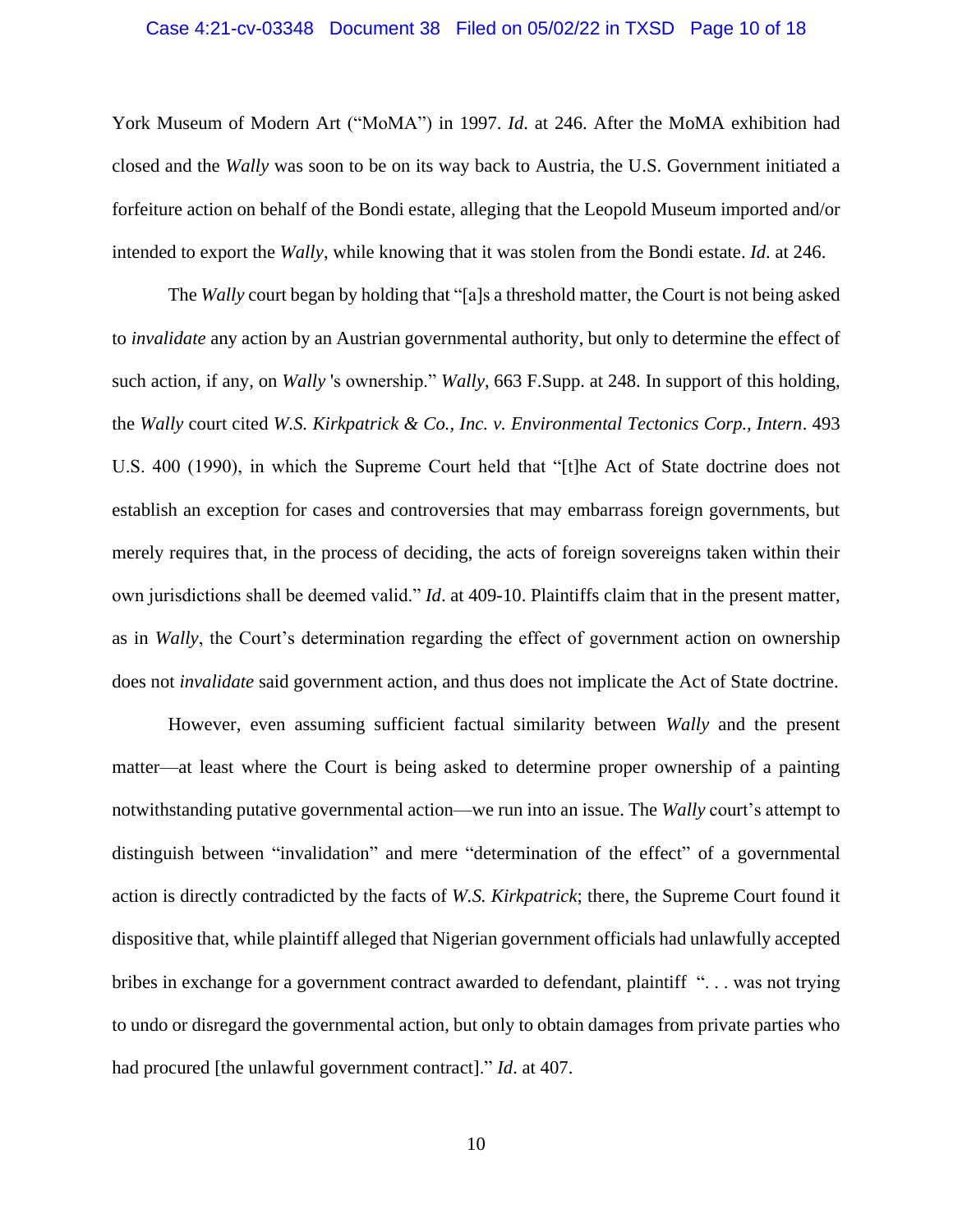## Case 4:21-cv-03348 Document 38 Filed on 05/02/22 in TXSD Page 11 of 18

In contrast, *Wally* and the present matter ask the Court to determine whether a foreign government passed on good title to subsequent owners—i.e., whether the government's conveyance should be "undo[ne] or disregard[ed]." *Id*. On this point, the Supreme Court has long held that the Act of State doctrine applies to quiet title actions that require the court to nullify a foreign nation's official conveyances. *See Oetjen v. Central Leather Co.*, 246 U.S. 297, 303–04 (1918); *Ricaud v. Am. Metal Co.*, 246 U.S. 304, 310 (1918)). Here, where the Emden plaintiffs ask this Court to render ineffective the Dutch government's restitution of "The Marketplace at Pirna" to Mr. Hugo Moser and thus invalidate the Museum of Fine Art's subsequent ownership claims, the Act of State Doctrine is implicated.

As a second basis for the inapplicability of the Act of State doctrine, the *Wally* Court pointed out that no official act of state seemed be in play because (1) the *Wally* was never legally transferred to the Rieger heirs pursuant to an official Austrian government determination of the painting's ownership; and (2) the Austrian government did not utilize Restitution Commission proceedings to dispose of *Wally*. 663 F.Supp. at 248. As already mentioned, the *Wally* was lumped together with the larger Rieger collection even though the Rieger heirs never explicitly claimed it in restitution proceedings. Thus, the *Wally* court held, the Austrian government's acquisition of the Rieger collection could not fairly be characterized as official state action determining the *Wally's* proper ownership, as the *Wally* was never even individually acknowledged during the transaction. *United States v. Portrait of Wally, A Painting By Egon Schiele*, No. 99 CIV. 9940 (MBM), 2002 WL 553532, at \*8 (S.D.N.Y. Apr. 12, 2002).

Further, because the Austrian government side-stepped authorized Restitution Commission proceedings when it bought the *Wally* from the Rieger heirs then exchanged the *Wally* for one of Mr. Leopold's paintings, the court held that such acts were not "official acts" implicating the Act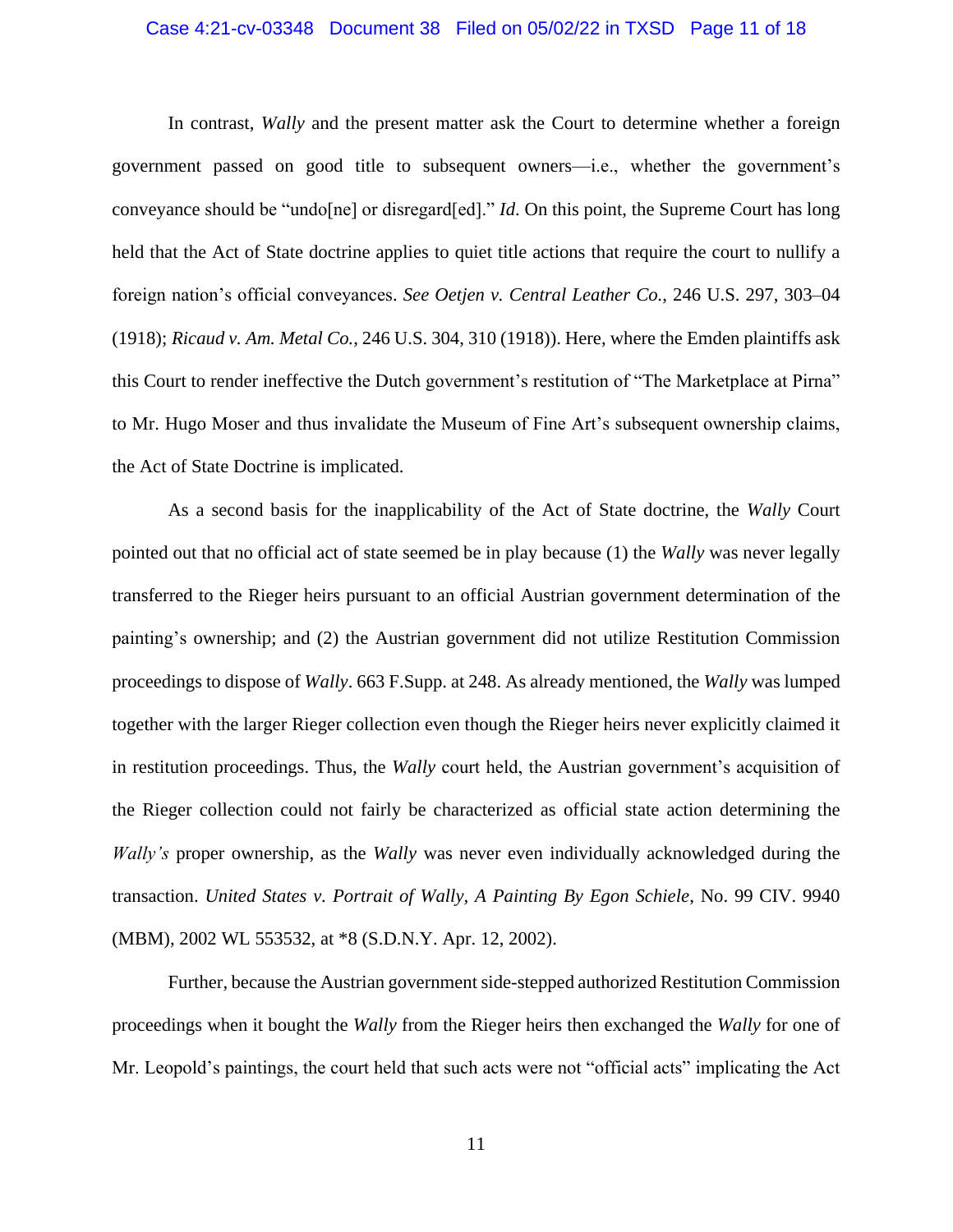## Case 4:21-cv-03348 Document 38 Filed on 05/02/22 in TXSD Page 12 of 18

of State doctrine. *See id*. ("The court is notably not being asked to review a decision by a Restitution Commission regarding the restitution of Wally.")

Here, where "The Marketplace at Pirna" was specifically requested by the Dutch government, then restituted to Hugo Moser per the Dutch Restitution Commission's determination of its ownership, the Act of State doctrine is implicated; indeed, plaintiffs' allegation that the Dutch government *mis*identified the painting does not undermine the Act of State doctrine's relevance to the present matter, particularly where plaintiffs do not allege that the Dutch agree about the claimed misidentification.

Finally, the *Wally* court found it "most important<sup>[]"</sup> that the balance of interests favored adjudication of the claim. *Id*. at 248. The court reiterated, "the Act of State doctrine is intended to prevent courts from inquiring into the validity of foreign acts where doing so would 'embarrass or hinder the executive in its conduct of foreign relations' and this concern is not implicated here, where both the executive branch actively seeks adjudication of its claim and Austrian law favors restoration of ownership." *Id*. at 248. As already mentioned, the *Wally* forfeiture action was brought by the U.S. Government on behalf of the Bondi estate; clearly, the executive branch was not concerned about the effect that its legal action would have on its conduct of foreign relations with Austria. The U.S. government is not a party to the present matter, and certainly has not indicated that application of the Act of State doctrine would not embarrass or hinder it in its conduct of foreign relations with the Netherlands.

For the above reasons, the Court finds *United States v. Portrait of Wally* to be inapposite. It now turns to *Von Saher v. Norton Simon Museum of Art at Pasadena*, 897 F.3d 1141 (9th Cir. 2018).

12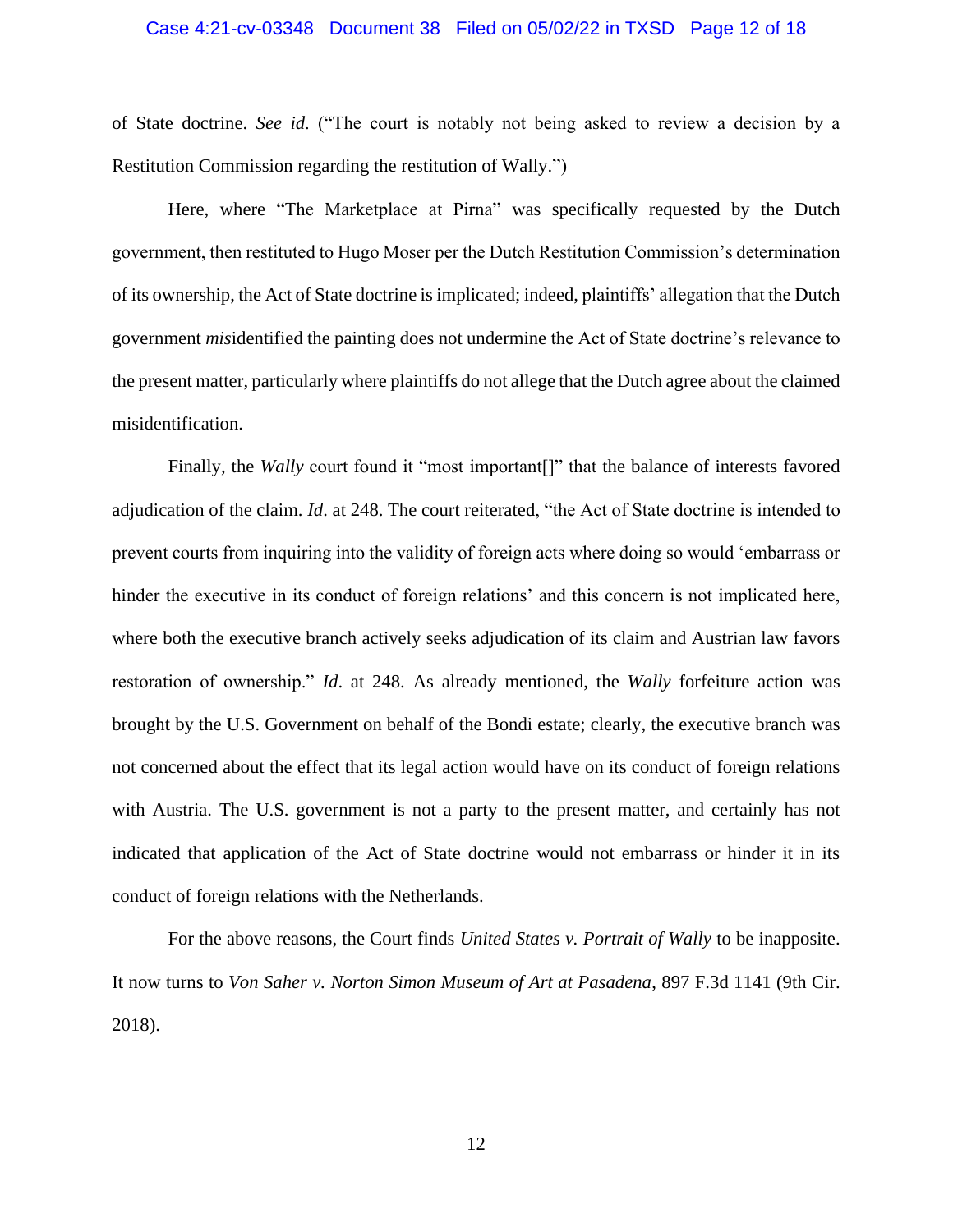## **ii.** *Von Saher*

In *Von Saher*, plaintiff was the only living heir of a Jewish Dutch art dealer who was the victim of a forced sale of artworks to the Nazis. *Id*. at 1144. After the defeat of the Nazis, the artworks were restituted to the Dutch government by allied forces. *Id*. In 1949, plaintiff's family members declined to seek restitution of the stolen art, releasing any claim they had to the artworks. *Id.* at 1145. Therefore, in 1960, the Dutch government sold the artworks to a claimant named George Stroganoff-Sherbatoff ("Stroganoff") who claimed they had actually been stolen from him by the Soviets; the Dutch sold the works to Stroganoff on the condition that he would agree to drop his claims of restitution. *Id*. at 1147.

In the 1990s, plaintiff-heir Von Saher began seeking restitution of the artwork sold by the Dutch to Stroganoff (and later given to the Norton Simon Museum of Art in Pasadena) alleging, as the Emden plaintiffs do now, that the Dutch government erred by delivering the artwork to the wrong claimant. *Id*. at 1146. Seeking to recover the paintings, Von Saher sought declaratory relief and alleged conversion and various other causes of action, as do the Emden plaintiffs. *Id*. The matter went before the Ninth Circuit three times, twice on appeal of the lower court's grant of defendant's motions to dismiss (in 2010 and 2014), and the third and final time on appeal of the lower court's grant of defendant's motion for summary judgment (in 2018). The Court will refer to the Ninth Circuit's 2018 ruling as "*Von Saher"* and to its 2014 ruling as "*Von Saher II*". The 2010 ruling is not relevant to the present matter, as it does not touch on the Act of State doctrine.

One of the most important factual predicates for the Ninth Circuit's holding in *Von Saher*  is the fact that the Dutch sale of the paintings to Mr. Stroganoff was pursuant to Dutch restitution proceedings. This factual predicate was so crucial that the *Von Saher II* court remanded the matter for further discovery on that point alone. *Von Saher v. Norton Simon Museum of Art at Pasadena,*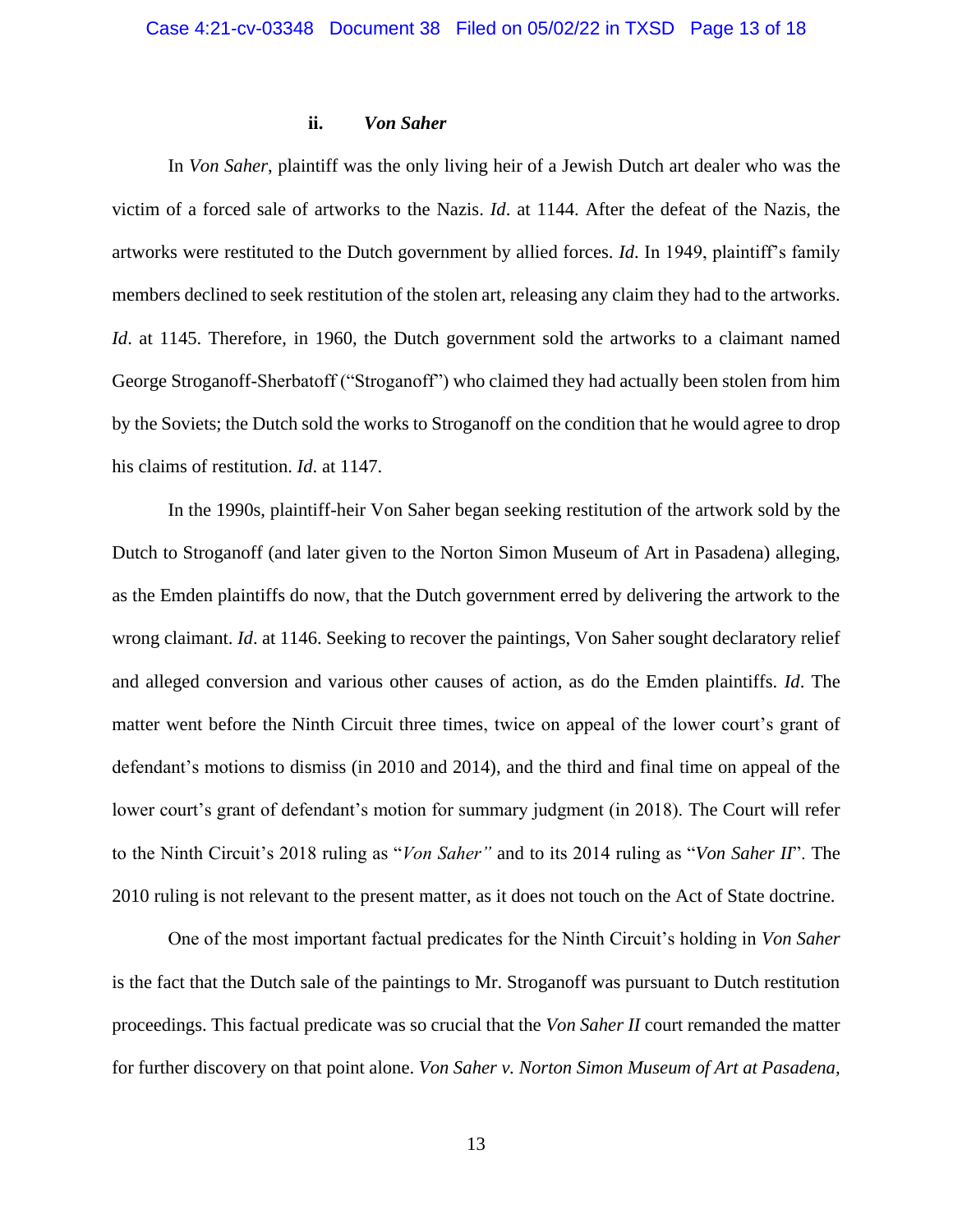## Case 4:21-cv-03348 Document 38 Filed on 05/02/22 in TXSD Page 14 of 18

754 F.3d 712, 726 (9th Cir. 2014) ("If on remand, the Museum can show that the Netherlands returned the [paintings] to Stroganoff to satisfy some sort of restitution claim, that act could constitute a considered policy decision by a government to give effect to its political and public interests ... and so [would be] ... the type of sovereign activity that would be of substantial concern to the executive branch in its conduct of international affairs.") (internal citations omitted).

Ultimately, discovery led the Ninth Circuit to conclude that the sale from the Dutch government to Stroganoff was indeed "a part of the Dutch government's sovereign restitution process" and thus qualified as an "official act of the sovereign." *Von Saher,* 897 F.3d at 1149 ("[e]xpropriation of private property is a uniquely sovereign act."); *see, e.g., Oetjen v. Central Leather Co.,* 246 U.S. 297, 303 (1918) (applying the Act of State doctrine to governmental seizures of property). Here, no such discovery is needed as it is undisputed that Mr. Moser received "The Marketplace at Pirna" pursuant to the Dutch government's sovereign restitution process.

Having found that the conveyance to Stroganoff was an official act within the Act of State doctrine's definition, the Ninth Circuit then simply followed Supreme Court precedent which holds that the Act of State doctrine applies to quiet title actions that require the court to nullify a foreign nation's official conveyances. *Von Saher*, 897 F.3d at 1149 (citing *Oetjen v. Central Leather Co.*, 246 U.S. 297, 303–04 (1918); *Ricaud v. Am. Metal Co.*, 246 U.S. 304, 310 (1918)). Applying the precedent, the Ninth Circuit panel wrote,

Von Saher's recovery hinges on whether she—not the Museum—holds good title to the paintings. The Museum's defense, in turn, depends on its having received good title from Stroganoff, who forfeited his own restitution claim to the paintings when he bought them from the Netherlands in 1966. It is therefore a necessary condition of Von Saher's success that the Dutch government's conveyance of the paintings to Stroganoff be deemed legally inoperative.

*Id*. at 1149.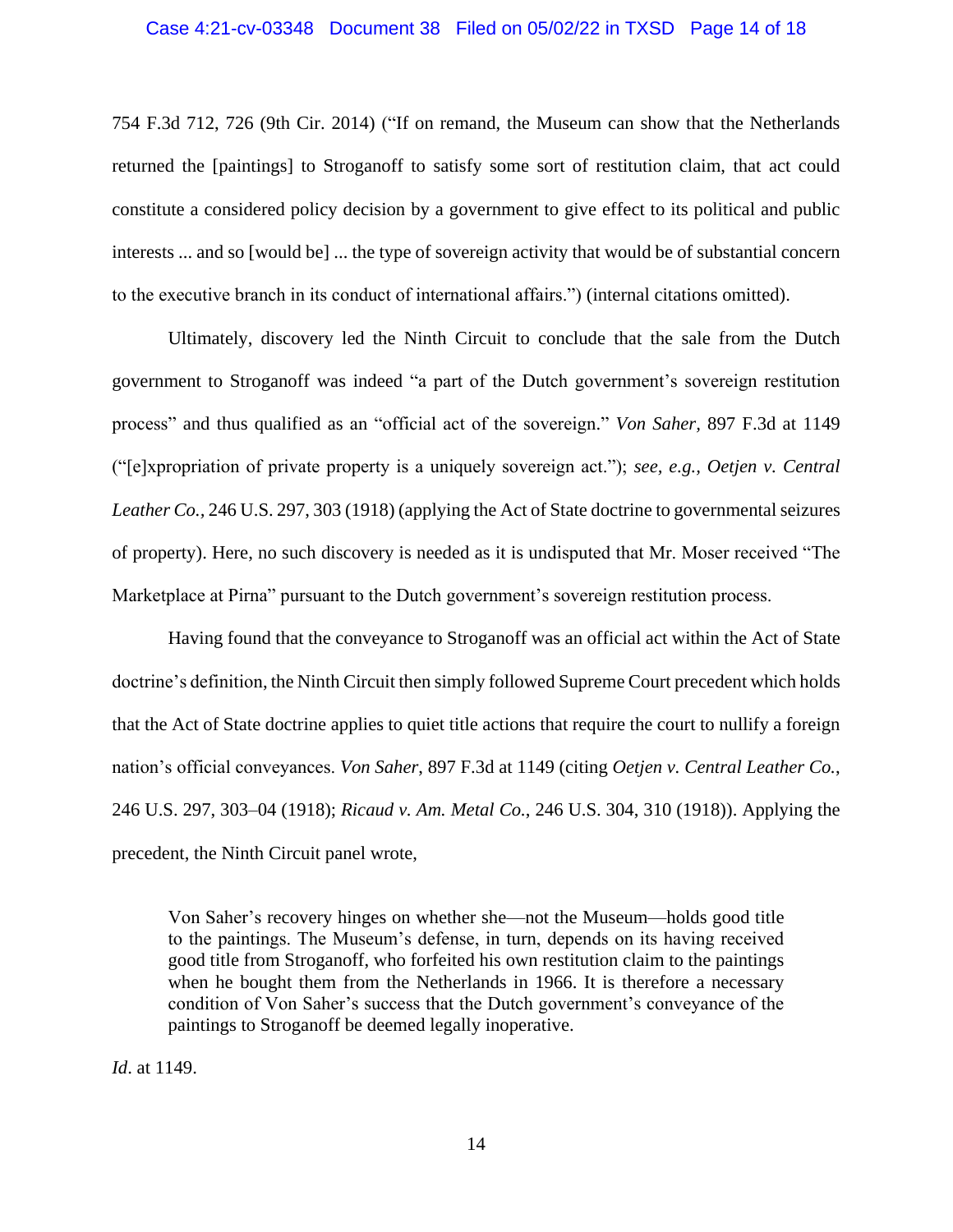## Case 4:21-cv-03348 Document 38 Filed on 05/02/22 in TXSD Page 15 of 18

Similarly, the Emden heirs' recovery hinges on whether they—not the Museum of Fine Arts—hold good title to the paintings. The Museum's defense, in turn, depends upon it having received good title from Samuel H. Kress, who bought the painting from Hugo Moser, who received it as restitution from the Netherlands in 1948. It is therefore a necessary condition of the Emden heirs' success that the Dutch government's conveyance of "The Marketplace at Pirna" to Moser be deemed legally inoperative.

## **iii. Exceptions to the Act of State doctrine**

Although there are exceptions to the Act of State doctrine, they do not apply here. First, as the Court has already discussed in detail, the Dutch government's restitution of "The Marketplace at Pirna" was a sovereign act. The exception for "purely commercial acts" therefore does not apply. *See Von Saher II*, 897 F.3d at 1154 (recognizing that "expropriation, claims processing, and government restitution schemes are not the province of private citizens"). Nor does the exception known as the "Second Hickenlooper Amendment," codified at 22 U.S.C. § 2370(e)(2). That exception applies only where there has been a "confiscation or other taking after January 1, 1959, by an act of that state in violation of the principles of international law[.]" 22 U.S.C. § 2370(e)(2). Here, the only alleged taking, which was not by defendant, occurred in 1938 during Emden's forced sale to a Nazi art dealer. Thus, this exception does not apply either.

#### **iv. Policy Considerations**

Even where "the validity of the act of a foreign sovereign within its own territory is called into question, the policies underlying the Act of State doctrine may not justify its application." *W.S. Kirkpatrick Co. v. Environ. Tectonics Corp., Int'l*, 493 U.S. 400, 409 (1990). The Supreme Court laid out three such underlying policies in *Banco Nacional de Cuba v. Sabbatin*o, 376 U.S. 398, 428 (1964): "[1][T]he greater the degree of codification or consensus concerning a particular area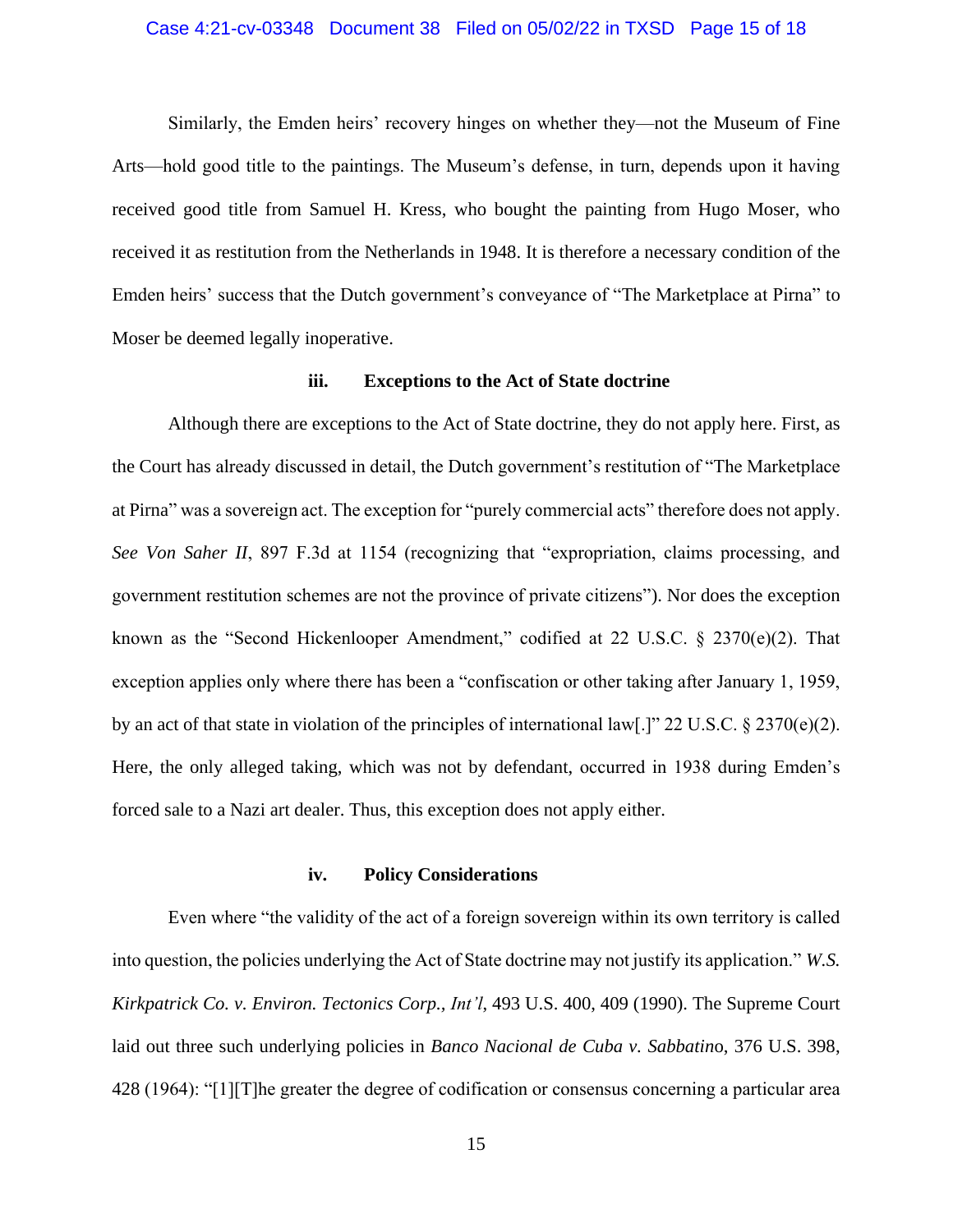## Case 4:21-cv-03348 Document 38 Filed on 05/02/22 in TXSD Page 16 of 18

of international law, the more appropriate it is for the judiciary to render decisions regarding it .... [2][T]he less important the implications of an issue are for our foreign relations, the weaker the justification for exclusivity in the political branches. [3]The balance of relevant considerations may also be shifted if the government which perpetrated the challenged act of state is no longer in existence."

First, "no one has identified an international consensus regarding the *invalidity* of the Dutch post-war restitution procedures." *Von Saher,* 897 F.3d at 1155. If anything, the U.S. State Department and Office of the Solicitor General expressed in their amicus brief in *Von Saher* that post-war restitution proceedings in the Netherlands were "bona fide." *See Von Saher II*, 754 F.3d at 729–30 (Wardlaw, J., dissenting).

Second, the State Department and Solicitor General's Office confirmed in their *Von Saher* amicus brief that upholding the Dutch government's restitution proceedings is important for U.S. foreign policy:

When a foreign nation, like the Netherlands here, has conducted bona fide post-war internal restitution proceedings following the return of Nazi-confiscated art to that nation under the external restitution policy, *the United States has a substantial interest in respecting the outcome of the nation's proceedings*.

*Von Saher*, 897 F.3d at 1155 (emphasis added). This position makes practical sense. Reaching into the Dutch government's post-war restitution system would require sensitive political judgments that would undermine international comity. *See W.S. Kirkpatrick*, 493 U.S. at 408 (underscoring that "international comity, respect for the sovereignty of foreign nations on their own territory, and the avoidance of embarrassment to the Executive Branch in its conduct of foreign relations" are policies behind the doctrine).

Third, the Dutch government still exists.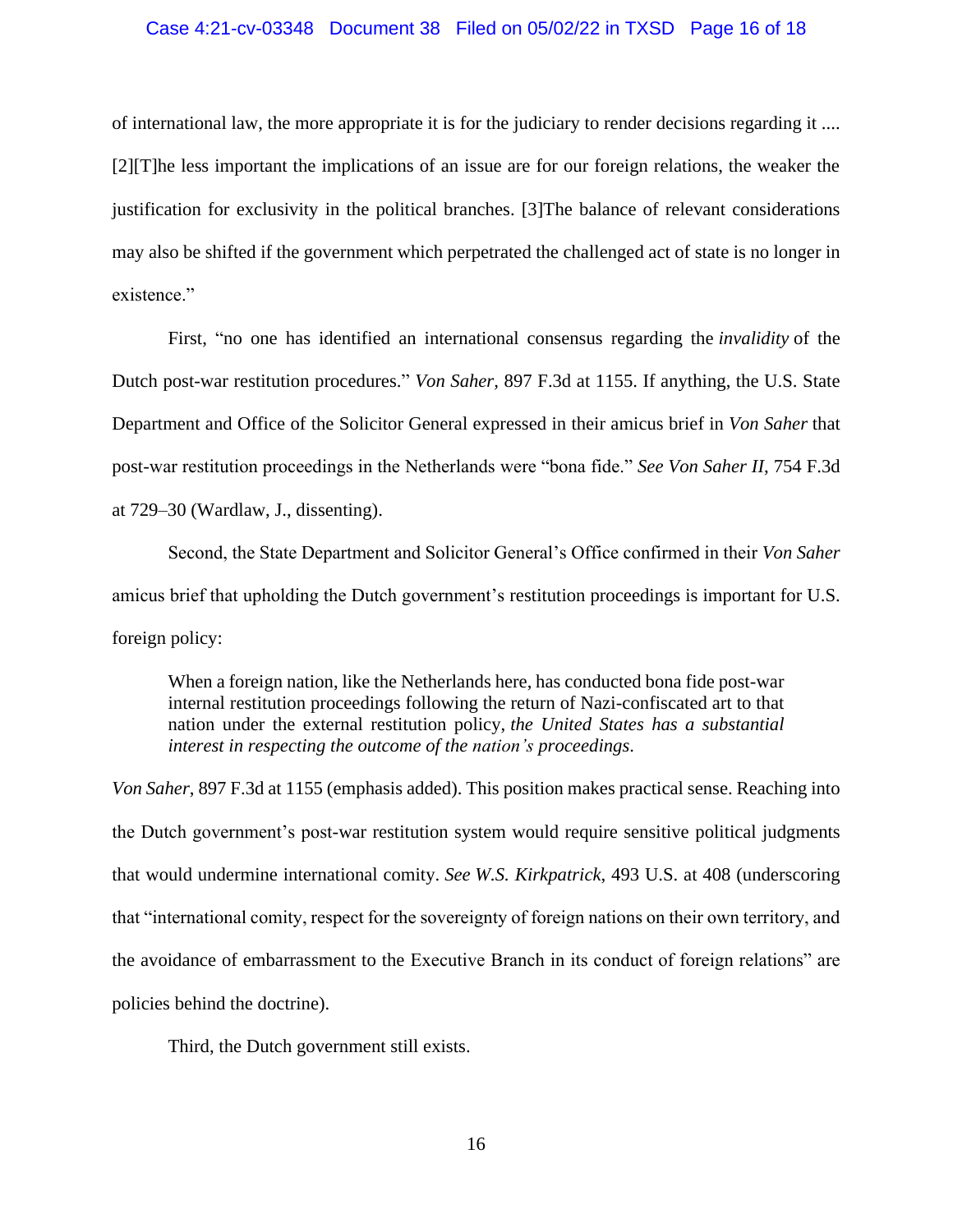Therefore, policy considerations weigh in favor of invocation of the Act of State doctrine in this matter.

# **2. Laches and Statute of Limitations**

The Court does not reach the laches and statute of limitations arguments as they are mooted by the Court's finding regarding the Act of State Doctrine.

# **3. Plaintiff's Objections to Admission of Evidence**

Plaintiffs object to the admission of (1) plaintiff counsel's 2006 and 2007 demand letters sent to the Museum of Fine Arts and (2) portions of defendants' exhibit 10, as appended to defendants reply in support of motion to dismiss.

As articulated above, documents that a defendant attaches to a motion to dismiss are considered part of the pleadings *if they are referred to in the plaintiff's complaint and are central to her claim*. *Collins v. Morgan Stanley Dean Witter* 224 F.3d 496, 498–99 (5th Cir. 2000) (emphasis added). When a party presents "matters outside the pleadings" with a Rule 12(b)(6) motion to dismiss, the Court has discretion to accept or to exclude the evidence for purposes of the motion to dismiss. *Isquith ex rel. Isquith v. Middle South Utilities, Inc.,* 847 F.2d 186, 194 n. 3 (5th Cir.1988). However, per Fed. R. Civ. P. 12(d), if documents outside of the pleadings are placed before a district court, and not excluded, the court must convert the defendant's 12(b)(6) motion to one for summary judgment and afford the plaintiff an opportunity to submit additional evidentiary material of his or her own. *Carter v. [Stanton,](https://1.next.westlaw.com/Link/Document/FullText?findType=Y&serNum=1972127101&pubNum=0000708&originatingDoc=If9e125ca957311d9a707f4371c9c34f0&refType=RP&fi=co_pp_sp_708_1234&originationContext=document&transitionType=DocumentItem&ppcid=6943742bfa744edd95df22cc05fd2df6&contextData=(sc.DocLink)#co_pp_sp_708_1234)* 405 U.S. 669, 671 (1972) (per curiam).

Plaintiffs did not refer to the evidence to which they object in their complaint; therefore, the Court has not considered and will not consider such evidence at the motion to dismiss stage.